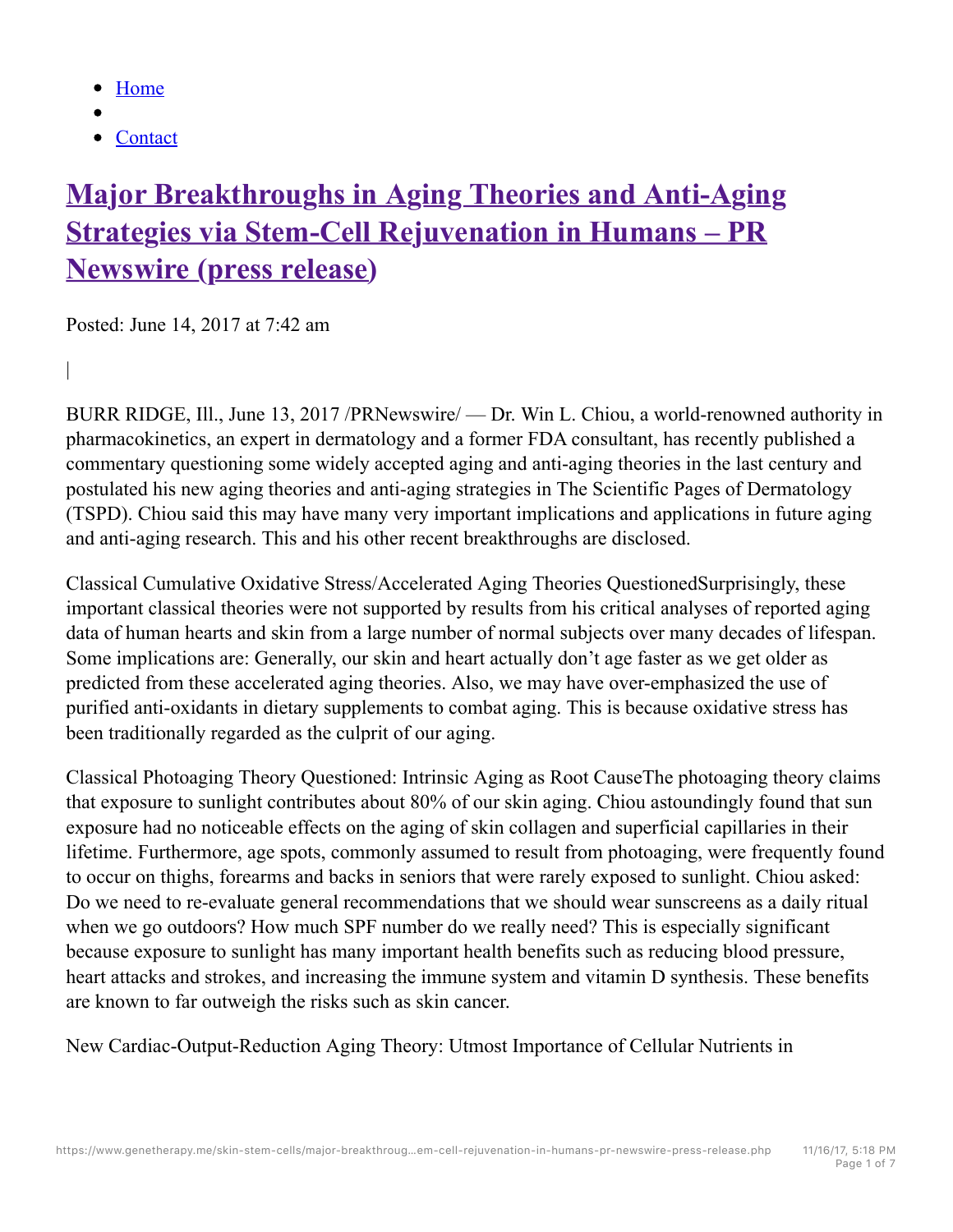#### Determining Cellular/Tissue Aging

Chiou postulated a new theory that since our heart pumps nutrient-carrying blood to various organs/tissues to sustain their vitality, therefore, cardiac output should be closely related to our life expectancy and general health. Chiou said that we age mainly because our cardiac output decreases and cellular levels of nutrients in peripheral tissues also decrease with age. Cardiac output peaks at about age 12. By age 40 and 80, it can decrease very significantly by 30% and 49% respectively. Hence, Chiou postulated that one effective approach to combat body aging and to increase longevity is to increase cardiac output through stem-cell rejuvenation and to increase tissue nutrients. In other words, aging is reversible!!

New Theories for Formation of Wrinkles and Age Spots: Intrinsic Aging as Root CausesFor the first time, Chiou theorized that formation of wrinkles in aged adults results from body's defense mechanism in order to reduce effective surface area for minimizing environmental assaults. And the formation of age spots mainly results from birth defects and later acquired injuries in superficial capillaries that nourish the skin. Hence these disorders are generally first initiated by intrinsic aging. Sunlight may hasten the above problems. Chiou noted that young children and youths with healthy skin may stay outdoors unprotected daily for months or years without developing age spots or wrinkles.

New Strategy to Combat and Reverse Skin Aging: Stem-Cell RejuvenationJust as water can revitalize a dry wilted flower, an aging-reversing phenomenon, Chiou has developed a unique proprietary bodynatural (ingredients being natural in our body) nutritional serum, Eternal Spring Serum (ESS), to be topically applied daily to rejuvenate our skin. Surprisingly, the firming and tightening effects are almost universally observed in all users. A stunning example is shown in his wife, Linda Chiou, who has used the product for more than 10 years and rarely used sunscreens. At age 75, her skin seems much better than many others 25 to 35 years younger (Figure 1). Many friends noticed her skin-agereversing phenomenon. It is reasoned that the ESS must work via rejuvenation of stem or progenitor cells in the skin. Currently, skin reversal is considered by dermatologists as impossible to achieve. Therefore, the ESS represents a historical breakthrough in combating skin aging.

Growth Acceleration and Regeneration of Human Nails: Stem-Cell RejuvenationLiquid preparations containing body-natural nutrients have been shown to quickly accelerate nail growth or to regenerate new nails after nail injury in numerous subjects. This may be the first of its kind ever reported (patent pending). Such effects are also postulated to be due to stem-cell/progenitor cell rejuvenation. Interestingly, this approach also helps grow new hair on Dr. Chiou's decades-old baldhead.

Dr. Chiou is an editor for TSPD, and is organizing a Special Issue on "Aging and Anti-Aging". He was a former university professor for 36 years. Dr. Chiou is currently President of Winlind Skincare LLC and Chiou Consulting Inc. His detailed biography is available at the TSPD website. For inquiries or licensing, Dr. Chiou can be reached at 163879@email4pr.com.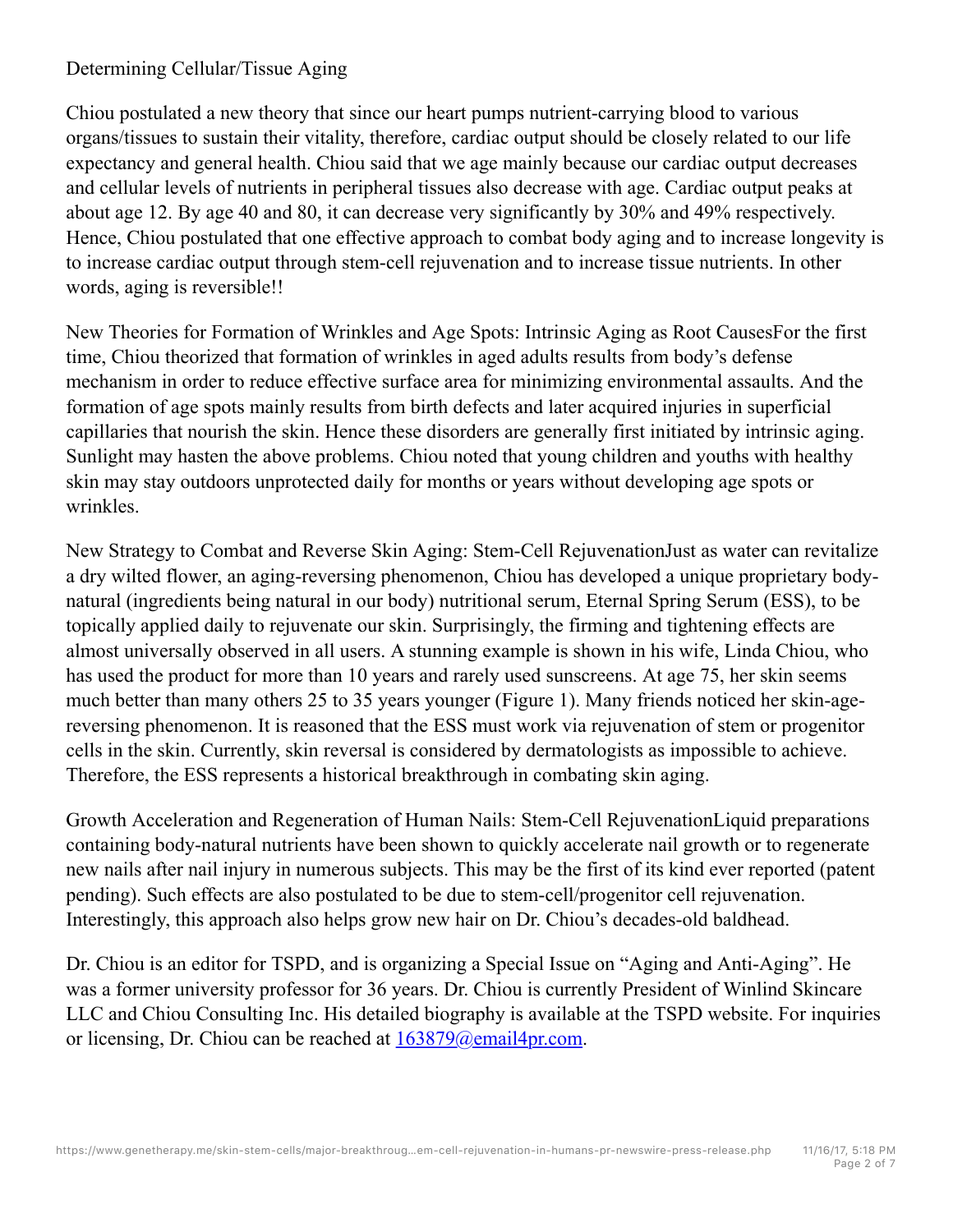#### Media Contact: Win Chiou163879@email4pr.com 630-861-0433

To view the original version on PR Newswire, visit:http://www.prnewswire.com/news-releases/majorbreakthroughs-in-aging-theories-and-anti-aging-strategies-via-stem-cell-rejuvenation-in-humans-300472905.html

# SOURCE Dr. Win L. Chiou

Read more:

Major Breakthroughs in Aging Theories and Anti-Aging Strategies via Stem-Cell Rejuvenation in Humans – PR Newswire (press release)

## **Related Post**

- Turning Skin Cells Into Brain Cells 06/28/2012 October 30th, 2017
- Buy Serum Stem Cells Skin Care Products | CHOLLEY September 24th, 2017
- Skin Stem Cells Methods and Protocols | Kursad Turksen ... September 21st, 2017
- Stem Cell Basics I. | stemcells.nih.gov September 20th, 2017
- China-based Grand Fan Group acquires leading French skincare brand Markets Insider September 6th, 2017
- What is microneedling and why is the skin treatment so popular? Miami Herald September 6th, 2017
- This New, Cutting-Edge Treatment Could Be the End of Baldness Reader's Digest September 6th, 2017
- Human blood and skin cells used to treat Parkinson's in monkeys New Scientist September 2nd, 2017
- Study shows human stem cells restore mobility in Parkinson's monkeys Borneo Bulletin Online - September 2nd, 2017
- Is the 1k facial that helps you retain your summer glow worth it? Telegraph.co.uk September 1st, 2017
- Human Stem Cells Fight Parkinson's Disease in Monkeys Scientific American September 1st, 2017
- Chinese hair and personal care distributor acquires Cicabel CosmeticsDesign-Asia.com August 29th, 2017
- FDA steps up scrutiny of stem cell therapies Reuters August 29th, 2017
- French CICABEL Mask Launched, Changing Traditional Mask Products Markets Insider August 24th, 2017
- Three Medical Spa Procedures to Reverse Your Summer Skin Damage LaSalle News Tribune August 24th, 2017
- Eti Elison, Skin Care Expert, Talks About Stem Cell Therapy in New Interview with Business Innovators Magazine - Digital Journal - August 24th, 2017
- This Chip Uses Electricity to Reprogram Cells for Healing Singularity Hub August 23rd,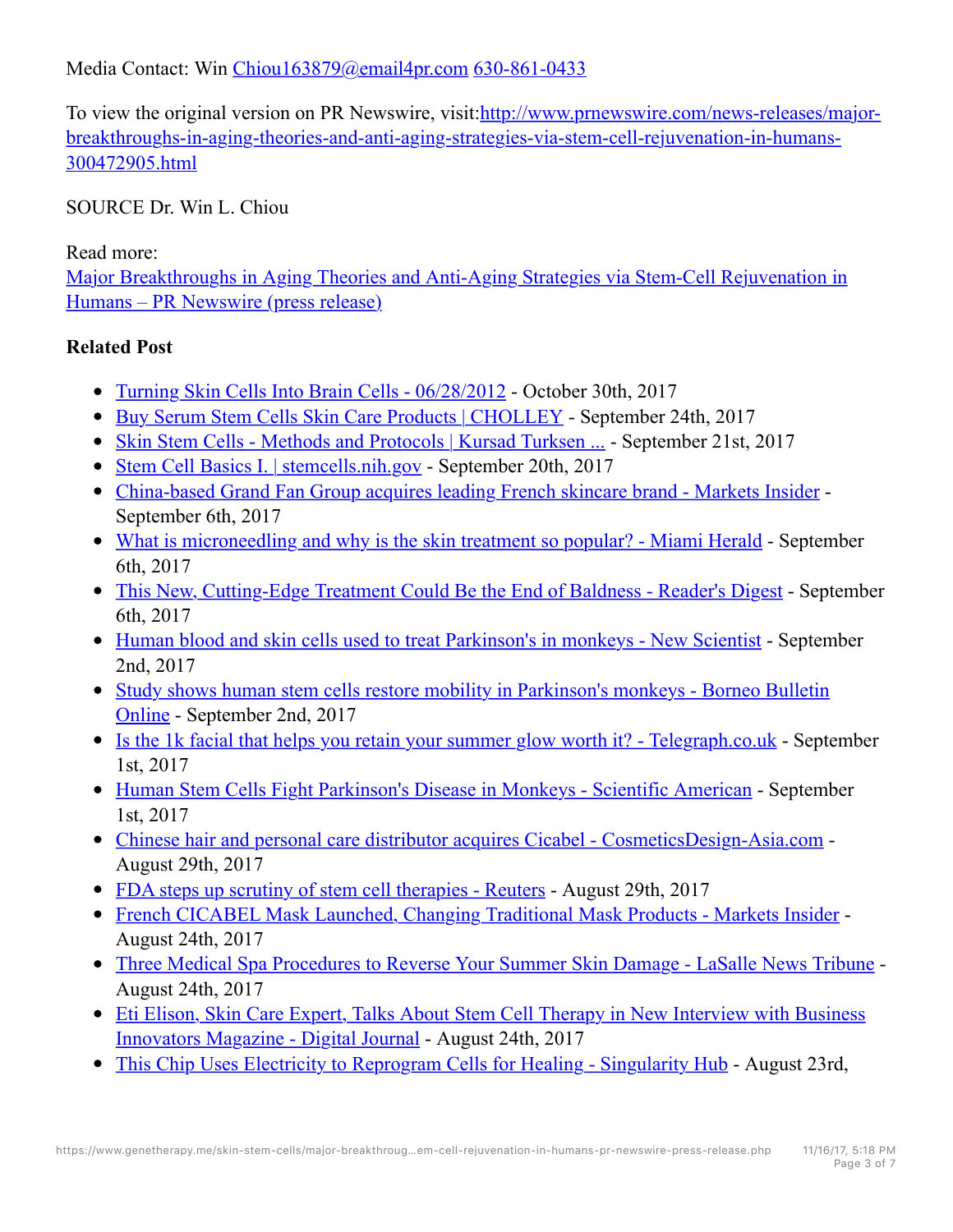2017

- Mouse model of human immune system inadequate for stem cell ... Medical Xpress August 23rd, 2017
- Researcher Seeks to Unravel the Brain's Genetic Tapestry to Tackle Rare Disorder University of Virginia - August 23rd, 2017
- New Launch of EGA Antiaging Cream and EGA Antiaging Serum to Change the Face of OTC Cosmetics - Benzinga - August 23rd, 2017
- Suffering from hair loss? Scientists may have found a solution TheCable August 21st, 2017
- UCLA scientists identify a new way to activate stem cells to make hair grow UCLA Newsroom - August 21st, 2017
- Scientists Discover New Hair Growth Technique Using Stem Cells TrendinTech August 18th, 2017
- Nanotechnology May Be Used to Heal Wounds, Repair Organs Healthline August 18th, 2017
- Two-step process leads to cell immortalization and cancer UC Berkeley August 18th, 2017  $\bullet$
- Stem cell technique could reverse a major type of infertility New Scientist August 18th, 2017
- We Just Figured out How to Activate Stem Cells to Treat Baldness Futurism August 17th, 2017
- Global Plant Stem Cell Market is expected to reach USD 4830.8 Mn expanding at a CAGR of 15.9% from 2017 to 2022 ... - Digital Journal - August 17th, 2017
- Nanochip Could Heal Injuries or Regrow Organs with One Touch Sci-Tech Today August 14th, 2017
- Heal thyself: Skin-zapping chip aims to reprogram cells for tissue repair Ars Technica -August 11th, 2017
- Calorie-Controlled Diet Restores Youthful Rhythmic Control of Metabolism in Old Mice Genetic Engineering & Biotechnology News (blog) - August 11th, 2017
- Scientists Develop Nanochip That Turns Skin Into Brain Cells The Merkle August 11th, 2017
- Wild new microchip tech could grow brain cells on your skin CNET August 9th, 2017
- Miraculous Burn-Healing Through Stem Cell Treatment Fox Weekly August 9th, 2017
- Chip reprograms skin cells with a short electric pulse New Atlas August 9th, 2017
- A Chip That Reprograms Cells Helps Healing, At Least In Mice NPR August 9th, 2017
- 'Breakthrough' penny-sized nanochip pad is able to regrow organs and heal injuries Telegraph.co.uk - August 8th, 2017
- Is stem cell injection the cure-all miracle? Health 24 August 8th, 2017
- Amniotic sac in a dish: Stem cells form structures that may aid of infertility research Phys.Org - August 8th, 2017
- First implants of stem-cell pouches to 'cure' type 1 diabetes New Scientist August 7th, 2017
- Nano-chip promises to heal organs at a touch | Cosmos Cosmos August 7th, 2017
- Gene therapy via skin could treat diseases such as obesity UChicago News August 7th, 2017
- Breakthrough Stem Cell Study Offers New Clues to Reversing Aging Singularity Hub August 6th, 2017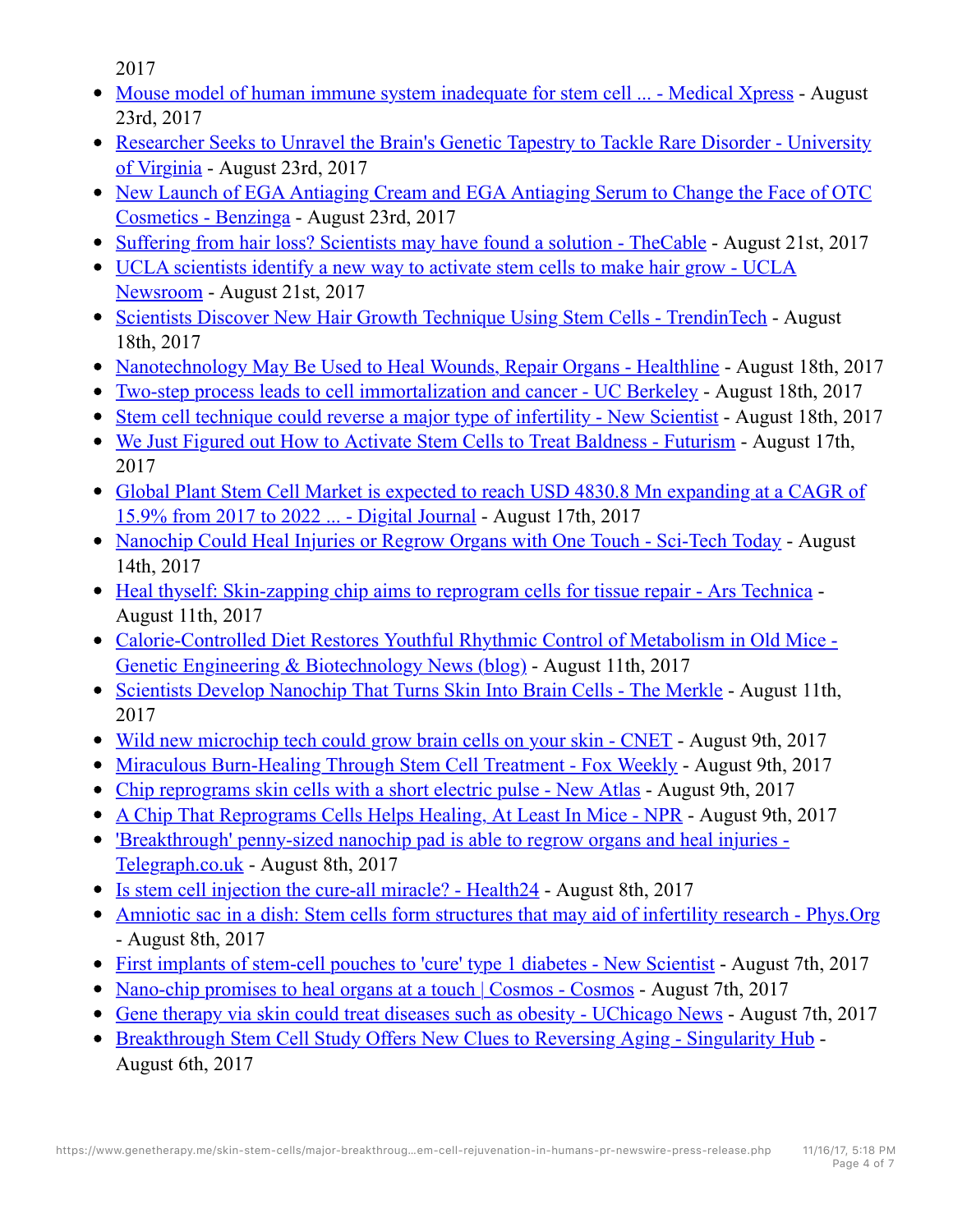- Early gene-editing holds promise for preventing inherited diseases The Jerusalem Post August 6th, 2017
- 18 Beauty Buys to Pick Up on Your Next Whole Foods Run Brit + Co August 6th, 2017
- Skin grafts could replace the need for insulin injections in diabetics Yahoo News August 6th, 2017
- Scientists Use Artificial Skin Implants to Treat Type 2 Diabetes The ... The Merkle August 6th, 2017
- Crowdfunding Campaign Seeks to Save Tasmanian Critter, Use iPS Cells to Research Cancer Laboratory Equipment - August 4th, 2017
- Skin-Grafted Stem Cells May Treat Obesity and Diabetes MedicalResearch.com (blog) August 4th, 2017
- Engineered Skin Cells Control Diabetes in Mice Newsmax August 4th, 2017
- Artificial skin transplants could help treat diabetes ExpressNewsline August 4th, 2017
- Derma Divine Serum Plant Stem Cell Skin Repair ... August 3rd, 2017
- CRISPR Gene Therapy via Skin Grafts Treats Obesity and Diabetes in Mice Genetic Engineering & Biotechnology News - August 3rd, 2017
- Gene therapy via skin could treat many diseases, even obesity Medical Xpress August 3rd, 2017
- Sam Shepard Died of ALS. Here's Why It's so Difficult to Treat. Fortune August 3rd, 2017
- Noise helps cells make decisions: Team reveals the importance of ... Phys.Org August 2nd, 2017
- Unusual treatment for acne scars uses your own plasma THV 11 August 2nd, 2017
- Stem Cells Offer New Solutions for Lung Disease Miami's Community Newspapers July 31st, 2017
- 3D printed brain-like tissue made from stem cells offers hope to address neurological disorders Genetic Literacy Project - July 31st, 2017
- Glial cells botch wiring in childhood schizophrenia Futurity: Research News July 31st, 2017
- Celebrity Skincare Guru Nurse Jamie on Why At-Home Beauty Tools Are the Future W Magazine - July 31st, 2017
- Experts Call for Tighter Regulation of Stem Cell Therapies in Use at Clinics Worldwide Multiple Sclerosis News Today - July 11th, 2017
- Cells may hold key to treating Parkinson's disease Hindustan Times July 11th, 2017
- Peer-Reviewed Publication Validates RenovaCare Approach to Rapidly-Processing Stem Cells for Burns and Wounds - Business Wire (press release) - July 11th, 2017
- Stem cell-based therapy for targeting skin-to-brain cancer Medical Xpress July 11th, 2017
- Private clinics are peddling untested stem cell treatments it's unethical and dangerous Yahoo News UK - July 10th, 2017
- Treatment of Scars with Stem Cells :: Stem Cell Skin ... July 9th, 2017
- Experts Warn Against Medical Tourism For Unproven Stem Cell Treatments Huffington Post Australia - July 8th, 2017
- 'Stem-cell tourism' needs tighter controls, say medical experts Washington Post July 8th,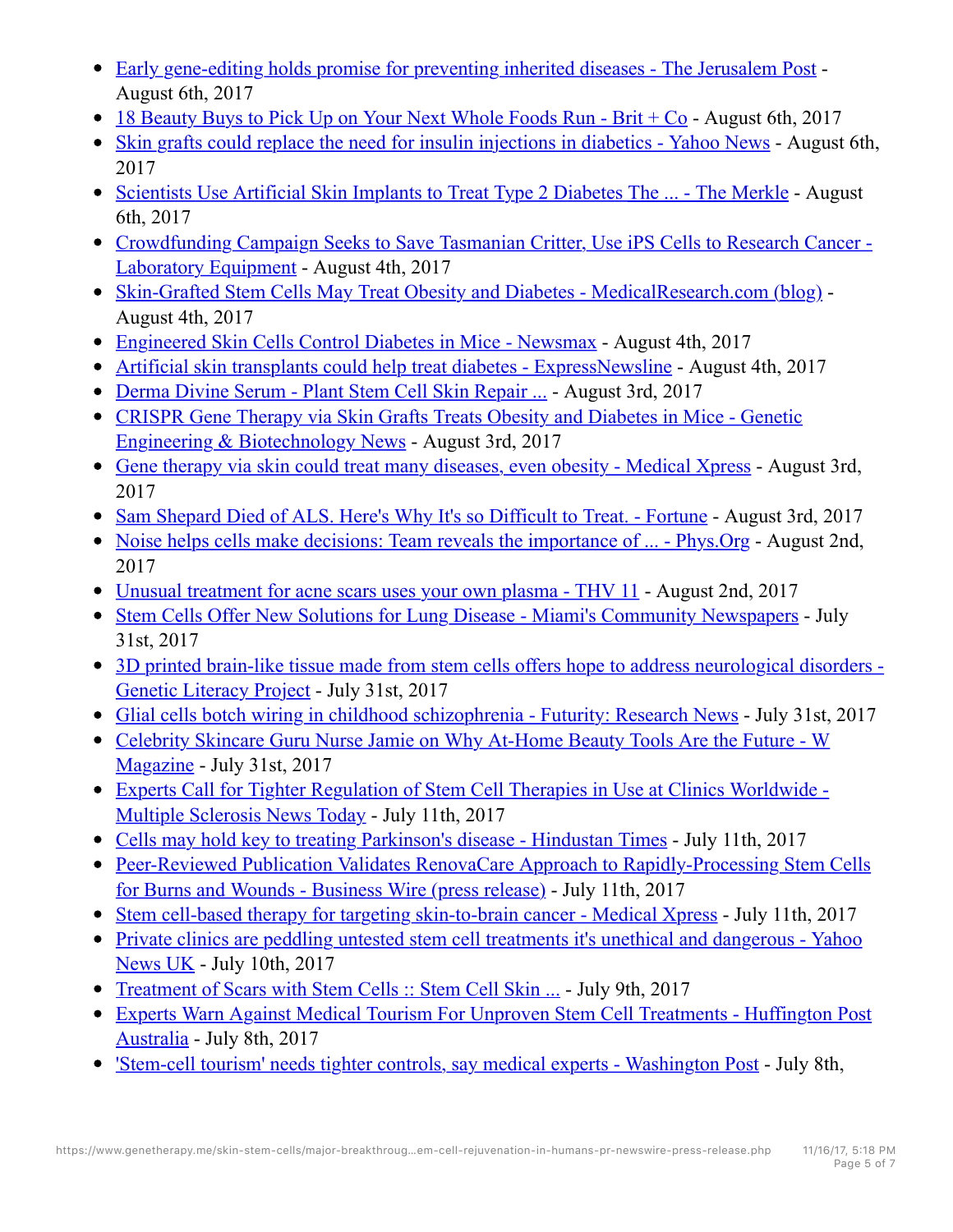2017

- Cialis and penile size High blood pressure specialists Van Wert independent July 8th, 2017
- 'Stem-cell tourism' needs tighter controls, say medical experts Reuters July 7th, 2017
- Sex for procreation will be obsolete in 30 years, researcher says CTV News July 7th, 2017
- Mesenchymal stromal cells from horses show potential for healing skin wounds Horsetalk July 7th, 2017
- High-tech beauty products WPTV.com July 7th, 2017
- Skin Stem Cells Used to Generate New Brain Cells AANS ... July 4th, 2017
- Within 30 years we will no longer use sex to procreate, says Stanford professor The Independent - July 4th, 2017
- In 30 years we won't be having sex to make babies, says science SHEmazing July 4th, 2017
- In the future, we won't have sex to procreate Quartz July 1st, 2017
- Israeli doctors find link between Alzheimer's and bedsores ISRAEL21c June 29th, 2017
- What makes stem cells into perfect allrounders Phys.org Phys.Org June 28th, 2017

## Comments are closed.

| Search for:                                | Categories | Search |
|--------------------------------------------|------------|--------|
| <b>Anti-Aging Medicine</b>                 |            |        |
| <b>Arthritis</b><br>$\bullet$              |            |        |
| <b>Back Pain</b>                           |            |        |
| <b>Bioscience</b>                          |            |        |
| <b>Biotechnology</b>                       |            |        |
| <b>Bone Marrow Stem Cells</b><br>$\bullet$ |            |        |
| <b>Cardiac Stem Cells</b><br>$\bullet$     |            |        |
| <b>Cell Medicine</b>                       |            |        |
| <b>Cell Therapy</b>                        |            |        |
| $\sim$ $\sim$                              |            |        |

- Crispr
- Cryonics
- Female Genetics
- Gene Therapy Doctor
- Gene Therapy Research
- Genetic Counseling
- Genetic Testing
- Health Science
- Hormone Clinic
- Hormone Physician
- Hypogonadism
- Hypopituitarism